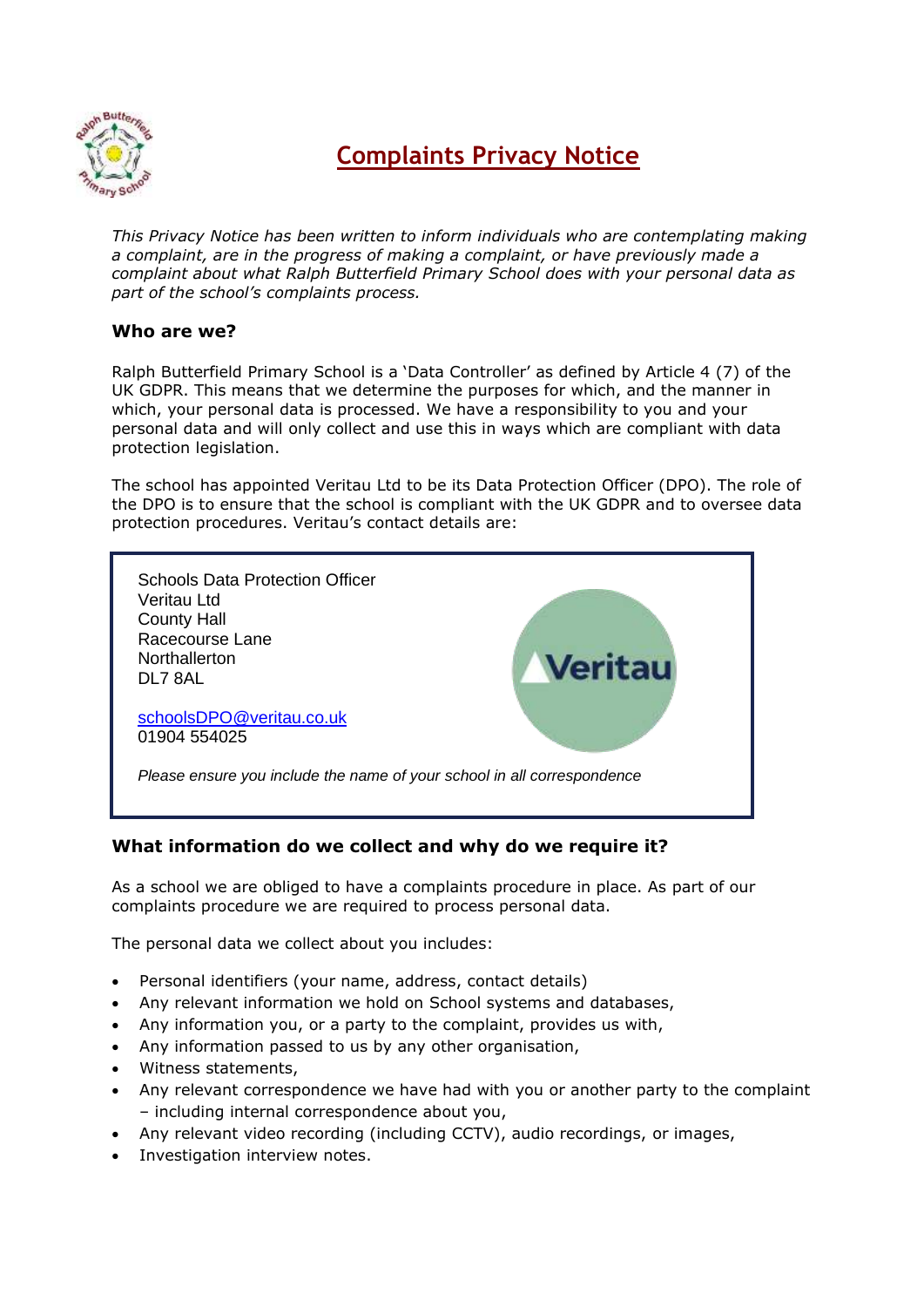## **Who do we obtain your information from?**

Much of the information we process will be obtained directly from your complaint or from a complaint made by another individual. However, we may need to collect data about you from, but not necessarily limited to, the following organisations:

- Department of Education,
- The Local Authority, York
- Our appointed Data Protection Officer
- Ofsted
- The Police and/or other Law Enforcement bodies
- Local Health and/or social care providers

#### **Who do we share your personal data with?**

According to our complaints procedure all complaints are handled by the Headteacher (Liz Clark) and/or the chair of Governors (Philip Newton). However, within the school we will disclose any relevant data to any individual (usually an employee or governor) that requires the data in order to complete the investigation, to administer the complaint, or to receive advice about how to handle a complaint.

The following organisations may also receive your data if allowed by law:

- Department of Education
- The Local Authority
- Our appointed Data Protection Officer
- Ofsted
- Information Commissioner's Office
- Any other organisation and/or regulator when the School is legally required to disclose your information.

#### **How long do we keep your personal data for?**

Generally the School will keep personal data collected as part of the complaints process for six years upon closure of the complaint. This is to ensure that the school can demonstrate the complaint has been handled appropriately.

In some cases information gathered as part of a complaint investigation will need to be kept for longer than six years in accordance with various legislation. For example any complaints in relation to Looked after Children will be kept for 40 Years from closure of the file.

#### **Do you transfer my data outside of the UK?**

Generally the information that the school holds is all held within the UK. However, some information may be held on computer servers which are held outside of the UK. We will take all reasonable steps to ensure your data is not processed in a country that is not seen as 'safe' by the UK government. If we do need to send your data out of the EU it will ensure it has extra protection from loss or unauthorised access.

#### **What is our lawful basis for processing your personal data?**

The School is legally required to operate a relevant complaints procedure as per the

Education Act 2002